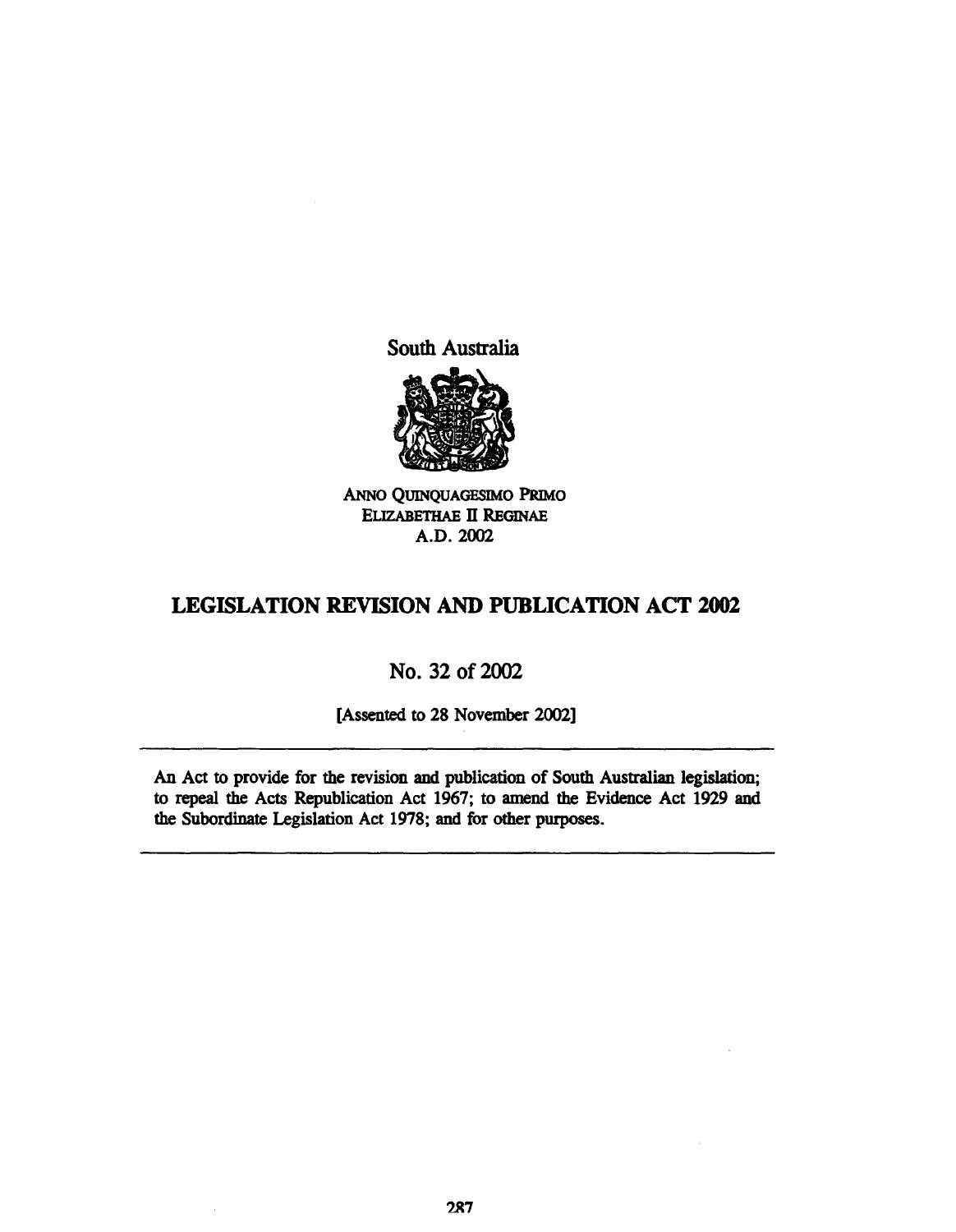# SUMMARY OF PROVISIONS

- 2. Commencement<br>3. Interpretation
- **Interpretation**
- 4. Commissioner for Legislation Revision and Publication
- 5. **Program for revision and publication of legislation**
- 6. Supervision by Commissioner<br>7. Alterations that may be made
- 7. Alterations that may be made in revising legislation<br>8. Publication of legislation
- Publication of legislation
- 9. Bvidence<br>10. Regulation
- **Regulations**

## SCHEDULE

#### *Repeals, Amendments and Transitional Provisions*

- 1. Repeal of Acts Republication Act
- 2. Amendment of Bvidence Act
- 3. Amendment of Subordinate Legislation Act
- 4. Transitional provision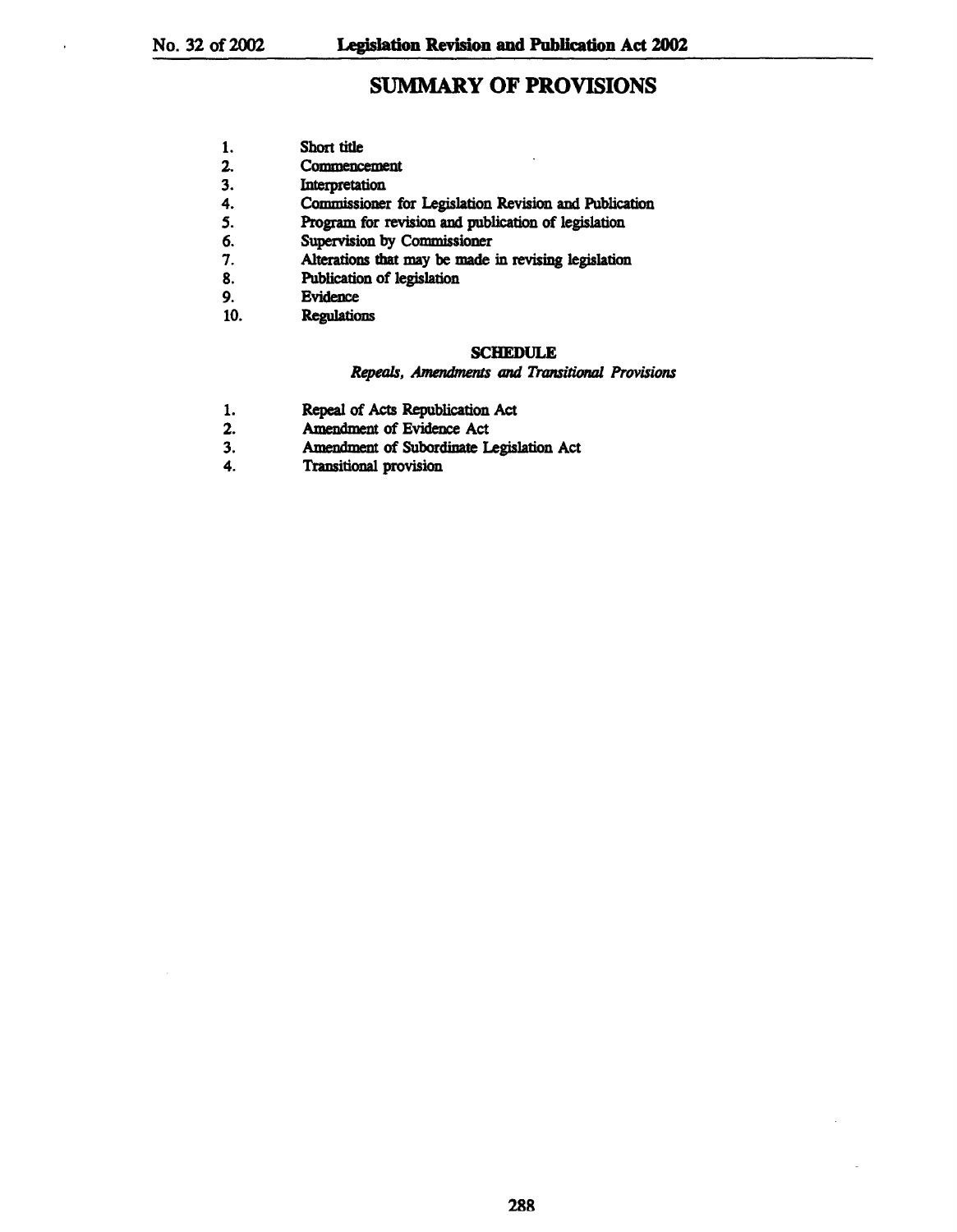## The Parliament of South Australia enacts as follows:

## Short tide

1. This Act may be cited as the *Legislation Revision and Publication Act 2002*.

#### Commencement

2. This Act will come into operation on a day to be fixed by proclamation.

#### Interpretation

3. In this Act-

"Commissioner" means the person holding or acting in the office of the Commissioner for Legislation Revision and Publication;

"consolidate" means incorporate into legislation amendments or variations made by subsequent instrument;

## "legislation" means-

- (a) an Act; or
- (b) a regulation made under an Act; or
- (c) an instrument of a kind prescribed by regulation;

## "minor error" means-

- (a) a typographical or clerical error;
- (b) a granunatical error, spelling error or error of punctuation;
- (c) an error in numbering or designation, cross-referencing or alphabetical ordering;

"publish" includes republish;

"revise" includes consolidate.

### Commissioner for Legislation Revision and Publication

4. (1) The Governor may appoint the Parliamentary Counsel or a legal practitioner employed in the Office of Parliamentary Counsel as Commissioner for Legislation Revision and Publication.

(2) The Attorney-General may appoint a legal practitioner employed in the Office of Parliamentary Counsel to act as Commissioner for Legislation Revision and Publication if there is no Commissioner or if the Commissioner is for any reason unable to act.

### Program for revision and publication of legislation

5. (1) There is to be an ongoing program for the revision and publication of legislation.

(2) The principal object of the program is to consolidate public general legislation and make up-to-date copies of the public general legislation available to members of the public in printed and electronic form.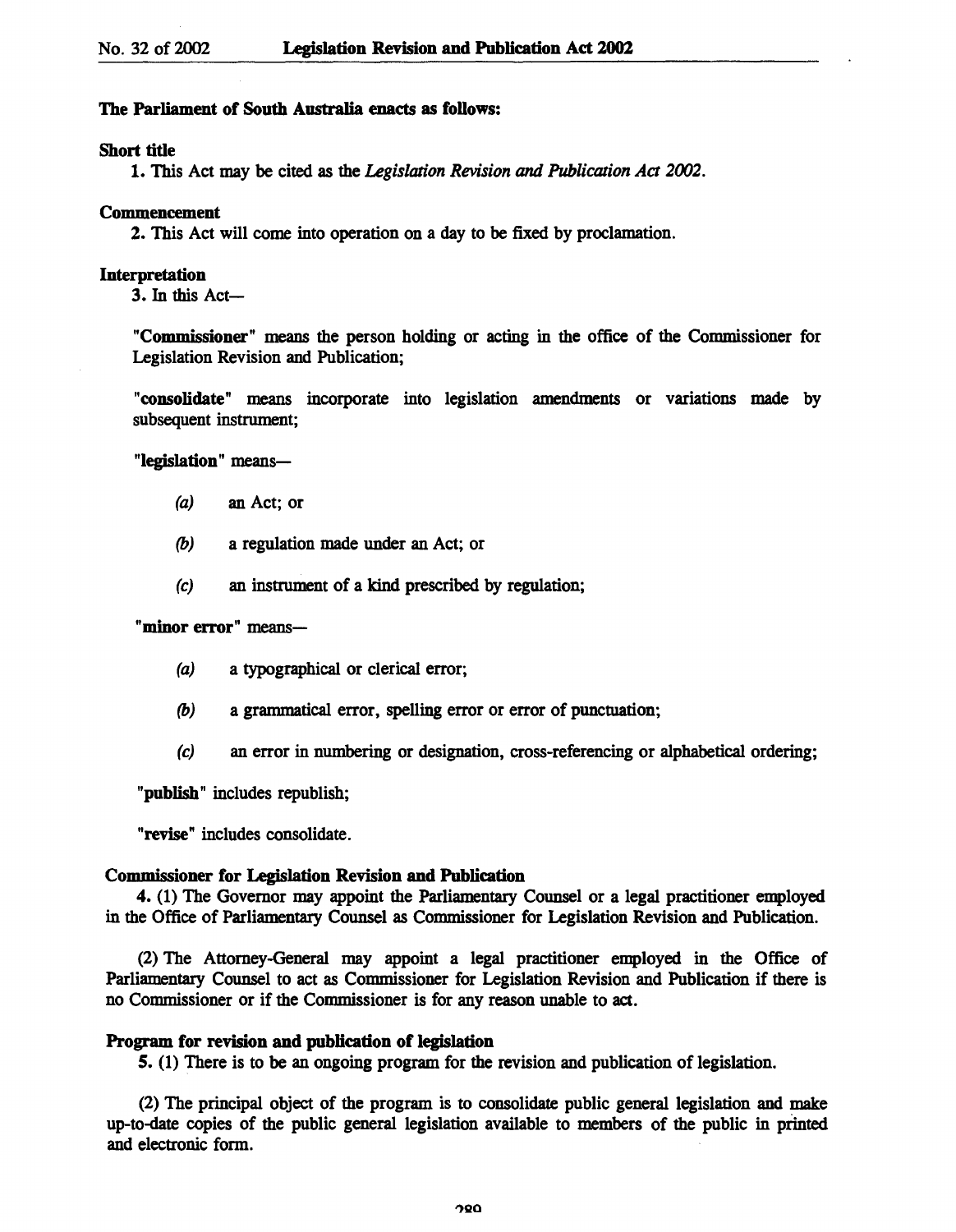- 
- (3) The following legislation may be excluded from the program:
- (a) private Acts;
- (b) legislation that, owing to its restricted or local application or nature, is not, in the opinion of the Commissioner, of sufficient importance to justify inclusion in the program;
- (c) legislation the operation of which has expired or which has been or the operation of which has been superseded;
- (d) legislation that, except for provisions relating to short titles or citations or other preliminary, formal or transitional matter, consists of repeals, revocations, amendments or variations of legislation.

## Supervision by Commissioner

6. Legislation may only be revised or published under this Act under the supervision of the Commissioner.

## Alterations that may be made in revising legislation

7.  $(1)$  In revising legislation under this Act-

- (a) the following may be omitted:
	- (i) provisions setting out the arrangement of the legislation or its provisions;
	- (ii) provisions (that have commenced) consisting of· repeals, revocations, amendments or variations of legislation;
	- (iii) saving, transitional or validation provisions that apply only to a time or event that has passed;
	- (iv) other provisions that are spent or have expired or otherwise ceased to have effect; and
- (b) the long title to an Act and any relevant headings may be altered so as to take account of the omission of provisions under this Act; and
- (c) obsolete headings may be omitted; and
- (d) if the legislation contains a minor error or would contain a minor error if consolidated in a particular way, the legislation may be expressed in a different way so as to correct or avoid the error; and
- (e) a reference to legislation or a legislative provision for which some other legislation or provision has been substituted may be altered to a reference to the substituted legislation or provision; and
- (f) a reference to a name, title or citation of any place, person, authority or legislation that has been changed by or under an Act or law may be altered to the name, title or citation as so changed; and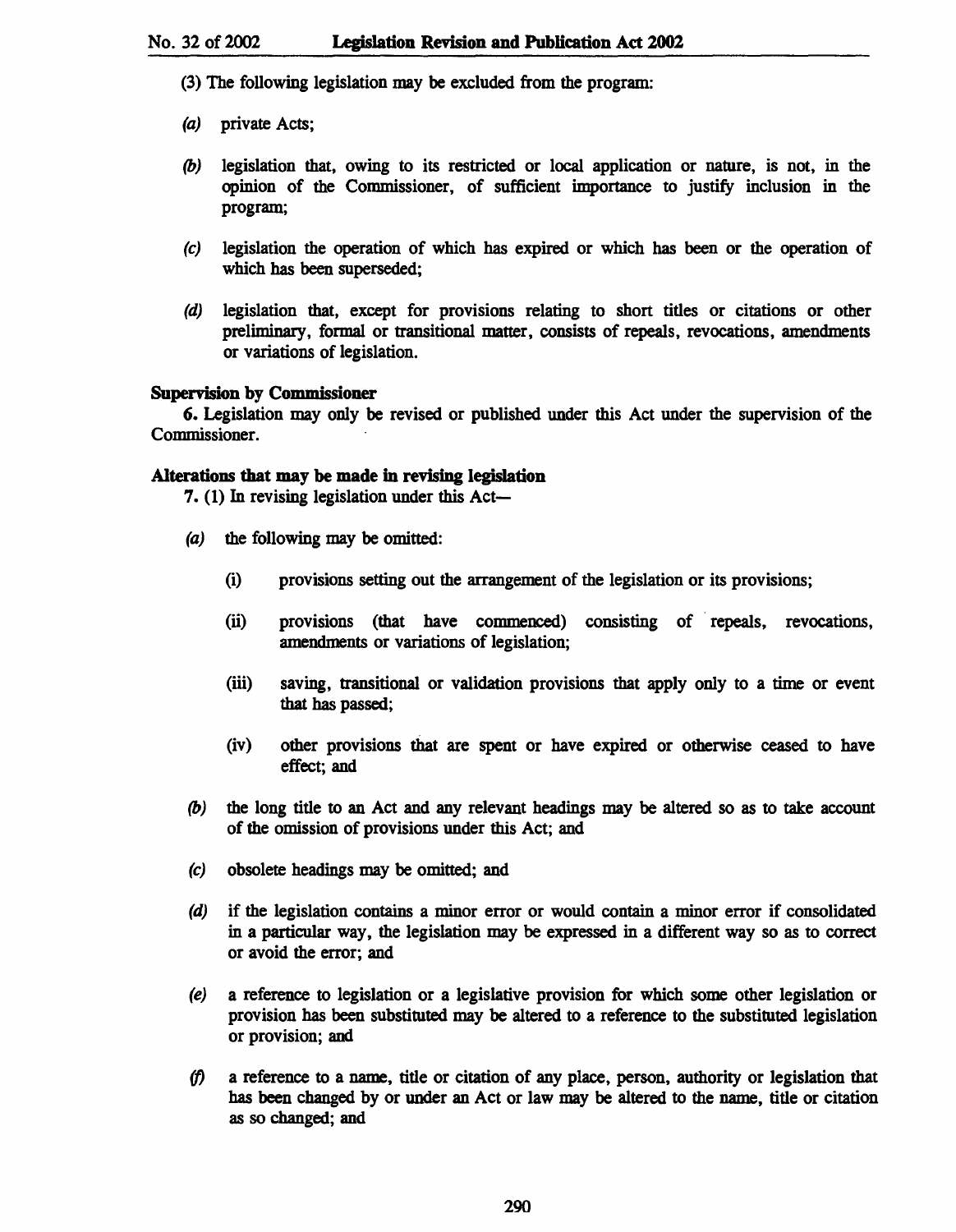- (g) figures that indicate a year of the 20th century may be replaced with figures that indicate a year of the 21st century if the figures relate to an act to be performed in future; and
- $(h)$  to achieve consistency with current practice or uniformity in style-
	- (i) the enacting words in an Act may be altered and, where the enacting words are included in a preamble, they may be separated from the preamble; and
	- (ii) a heading may be inserted above a preamble to indicate that it is a preamble; and
	- (iii) the style of references to legislation or to non-legislative works may be altered; and
	- (iv) spelling may be altered; and
	- (v) numbering may be altered, deleted or added; and
	- (vi) expressions of a number, year, date or time or of a quantity or measurement may be expressed differently; and
	- (vii) an amount of money that is not expressed as an amount in decimal currency may be expressed as an amount in decimal currency if, according to the provisions of the *Decimal Currency Act* 1965, it is to be read as such; and
	- (viii) a penalty at the foot of a provision may be stated to be a maximum penalty if it is so by virtue of the *Acts Interpretation Act* 1915; and
	- (ix) formatting or any other matter related to presentation may be altered (including, for example, the setting out of provisions, the type, the use of symbols in place of words having the same meaning, the placement of conjunctives and disjunctives and the use of capital letters, punctuation, hyphens, italics, bolding and quotation marks); and
- (i) alterations of a kind prescribed by regulation may be made.

(2) Subsection (1) does not permit alterations to legislation that would change the effect of the legislation.

(3) Nothing prevents the alteration or removal in the course of revision of material that appears within legislation but does not form part of the legislation for interpretation purposes (such as section headings, contents lists, notes about commencement or footnotes), nor does anything prevent the inclusion of further such material in the course of revision.

(4) If legislation is revised under this Act, legislative history notes must be made publicly available recording-

- (a) the instruments by which the legislation has been amended or varied; and
- (b) how the provisions of the legislation have been affected by those instruments; and
- (c) relevant assent and commencement dates for those instruments; and
- (d) the omission of provisions under this section.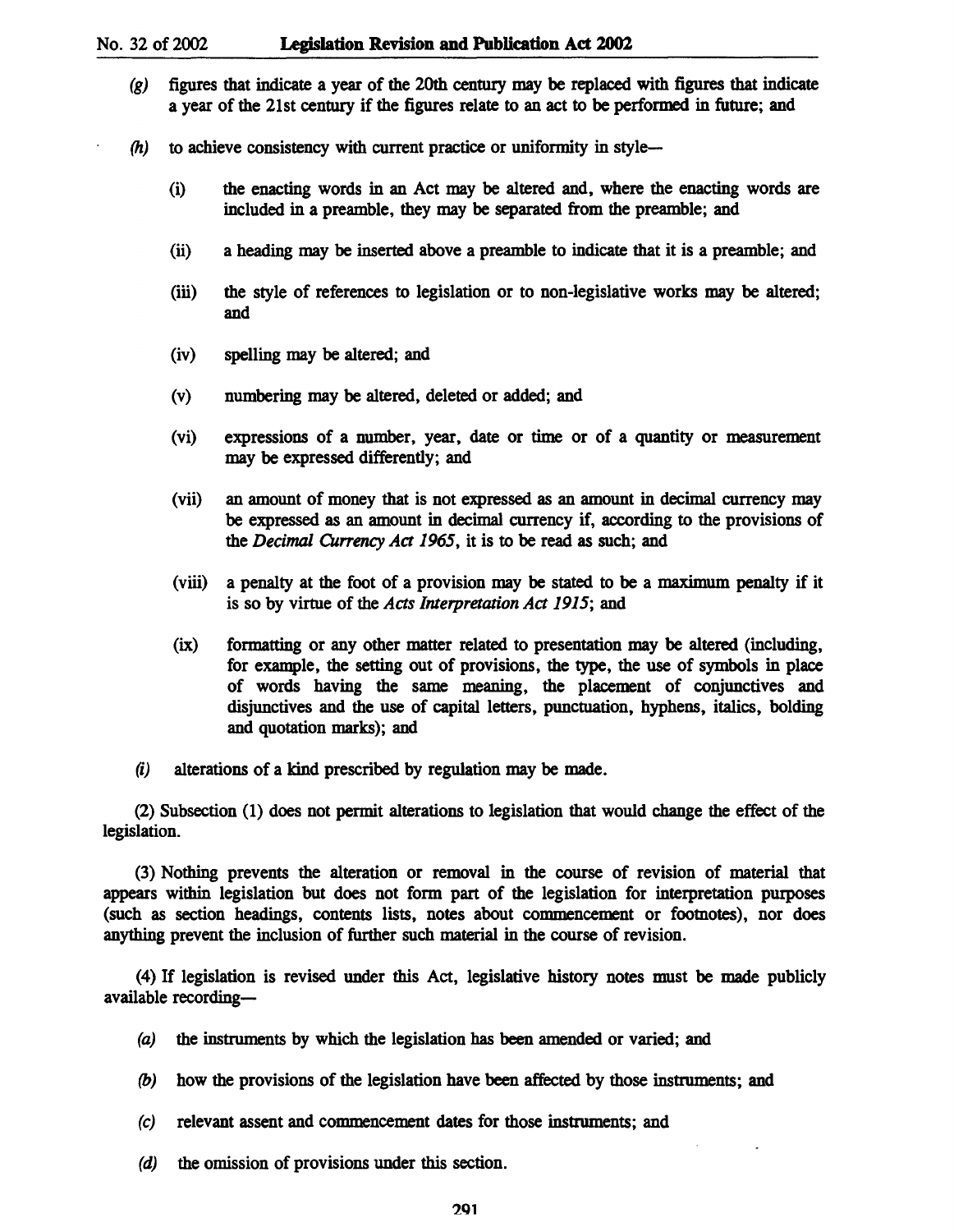#### Publication of legislation

8. (1) Legislation revised under this Act may be published under this Act by publishing a printed copy of the legislation.

(2) Legislation whether or not revised under this Act may be published under this Act by publishing an electronic copy of the legislation, from a website or otherwise, in accordance with the regulations.

(3) If legislation is published in accordance with the regulations by making it accessible from a website and conditions prescribed by regulation are satisfied, then an electronic copy of the legislation downloaded from the website or a print of that electronic copy will, for the purposes of this and any other Act, be taken to be published under this Act.

(4) Where the Commissioner considers it appropriate, legislation that has been revised may be republished in parts so that only those parts affected are substituted, and, in that event, the republication will be taken to comprise the substituted parts together with the most recent republication of each other part of the legislation.

(5) Legislation revised and republished under this Act has effect as if alterations made in the course of the revision to material that forms part of the legislation for interpretation purposes had been made by legislation that came into operation immediately before the date of republication.

(6) Legislation must be published under this Act without reference to the Latin regnal year.

### Evidence

9. (1) In any legal proceedings, legislation revised and published under this Act or any former Act or provision of an Act that provided for the revision and publication of legislation is, in the absence of proof to the contrary, to be taken to set out correctly the contents of the legislation as in force at the date, or for the period, specified in the document.

(2) In any legal proceedings, legislation published under this Act that has not been amended or varied or altered in material that forms part of the legislation for interpretation purposes is, in the absence of proof to the contrary, to be taken to set out correctly the contents of the legislation.

#### Regulations

10. The Governor may make such regulations as are contemplated by, or necessary or expedient for the purposes of, this Act.